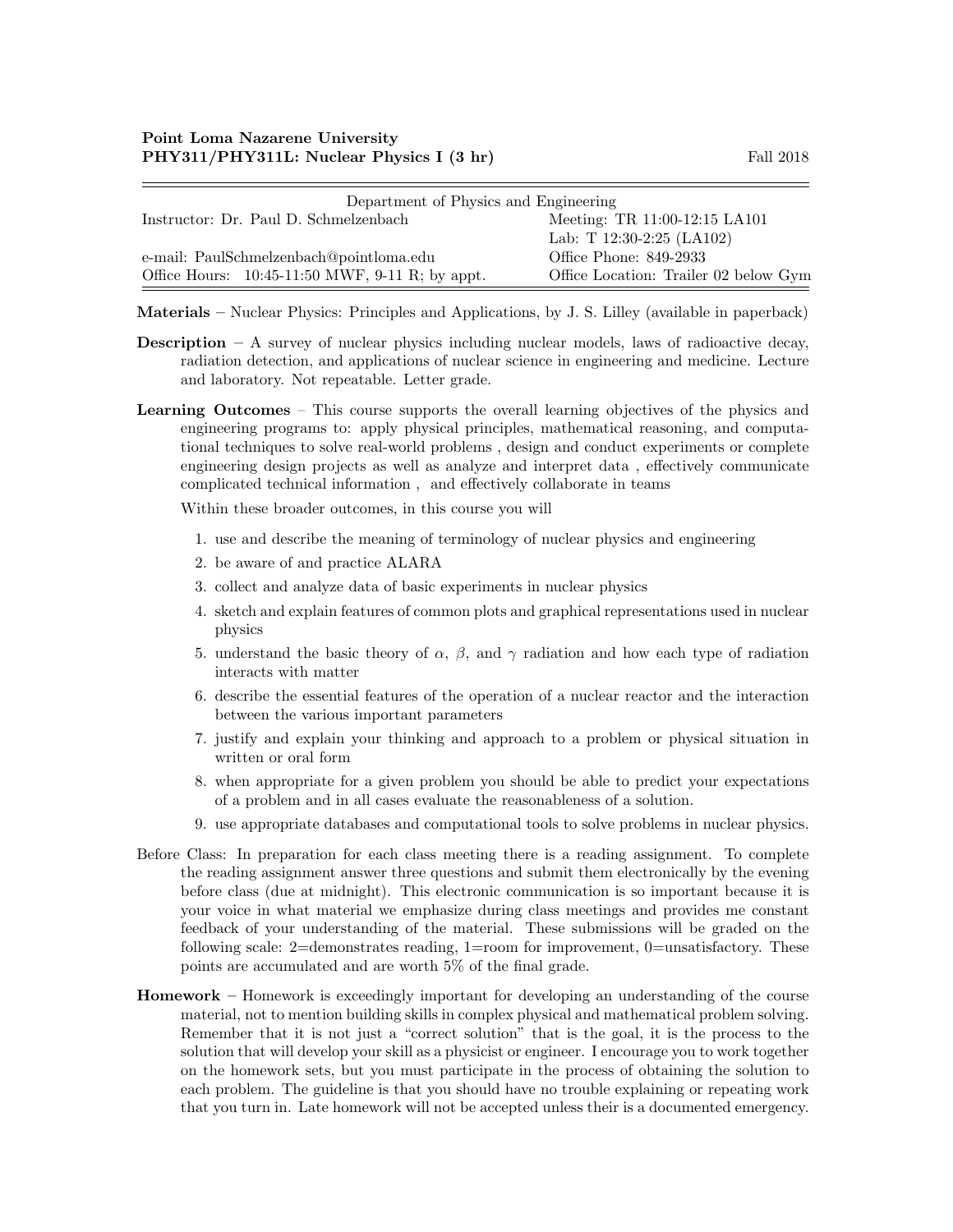Homework Grading: I will be using the following grading rubric for your homework:

- 0: Work shows little knowledge of physics relevant to the problem.
- 1: There is clear evidence in the work that a reasonable approach to the problem was attempted, but there are errors in units, formulas, or fundamental physics.
- 2: Either a reasonable, but incorrect, approach was attempted with few other errors; or a correct approach was presented with errors in units or math.
- 3: A correct approach was presented with few errors.
- 4: A correct approach was presented with no more than one minor error. Words were used at times to clearly indicate how and why the derivation was performed.
- Lab Lab provides you the opportunity for: a hands-on experience of topics from class meetings, developing lab technique, understanding of basic equipment from the nuclear lab, and data analysis. Labs will be preformed in small groups, but each individual is responsible for submitting their lab report.
- Exams Three examinations will be given during the semester on Oct. 2, Oct. 30 and Nov. 29. The final examination is on Tuesday, Dec. 11 at 10:30 am. Exams will be about half multiple-choice or short answer conceptual questions, and about half problems to solve. The final examination will be comprehensive. Exams will be closed book, but a sheet of formulas will be provided to you to use during your exam. Partial credit will be given for correct reasoning at any step of a problem, but only if it is communicated clearly enough for me to understand. For problems that call for a solution or explanation, no credit will be given for an answer alone; the method or reasoning must also be shown. Exams are to be taken at the time indicated in the syllabus unless other arrangements are made in advance with the professor for some unavoidable circumstance and otherwise cannot be made up.

|                                                                                 | А     | $100 - 91.0$  |
|---------------------------------------------------------------------------------|-------|---------------|
| <b>Final Grades</b> $-$ The grade you earn in this course is based on the scale | $A-$  | $91.0 - 89.5$ |
| shown to the right. The points you receive during the course are                | $B+$  | $89.5 - 87.5$ |
| weighted accordingly:                                                           | B     | $87.5 - 81.0$ |
|                                                                                 | $B-$  | $81.0 - 79.5$ |
| $-$ Preclass: 5\%                                                               | $C+$  | 79.5 - 77.5   |
| - Homework/Activities: $25\%$                                                   | C     | $77.5 - 71.0$ |
| $-$ Lab: 20%                                                                    | $C$ - | $71.0 - 69.5$ |
| $-$ Tests (3): 30\%                                                             | $D+$  | $69.5 - 67.5$ |
| $-$ Final Exam: $20\%$                                                          | D     | $67.0 - 61.0$ |
|                                                                                 | $D-$  | $61.0 - 57.0$ |

University Mission: Point Loma Nazarene University exists to provide higher education in a vital Christian community where minds are engaged and challenged, character is modeled and formed, and service is an expression of faith. Being of Wesleyan heritage, we strive to be a learning community where grace is foundational, truth is pursued, and holiness is a way of life.

Department Mission: The Physics and Engineering Department at PLNU provides strong programs of study in the fields of Physics and Engineering. Our students are well prepared for graduate studies and careers in scientific and engineering fields. We emphasize a collaborative learning environment which allows students to thrive academically, build personal confidence, and develop interpersonal skills. We provide a Christian environment for students to learn values and judgment, and pursue integration of modern scientific knowledge and Christian faith.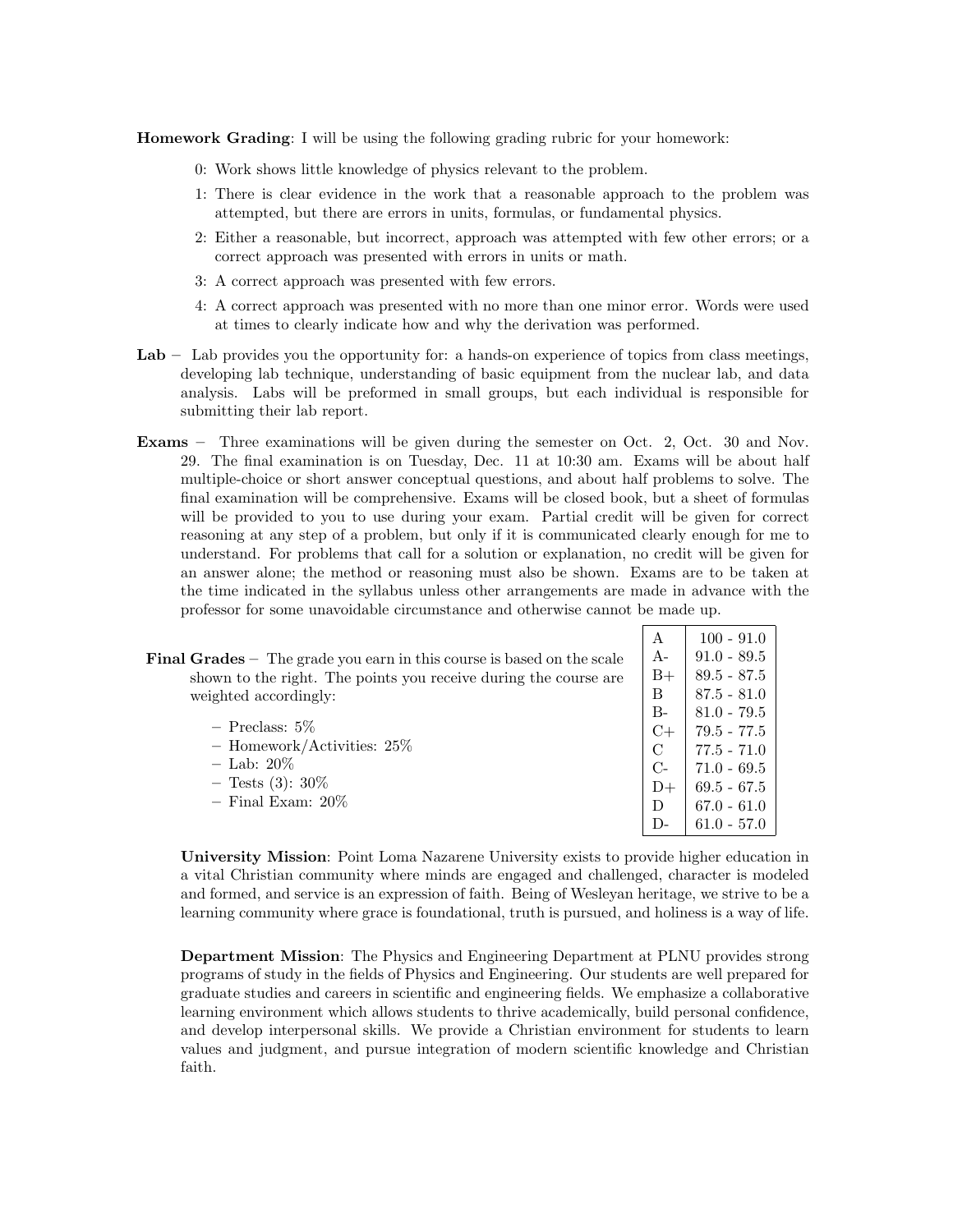- Attendance– Attendance is expected at each class session. In the event of an absence you are responsible for the material covered in class and the assignments given that day. Regular and punctual attendance at all classes is considered essential to optimum academic achievement. If the student is absent from more than 10 percent of class meetings, the faculty member can file a written report which may result in de-enrollment. If the absences exceed 20 percent, the student may be de-enrolled without notice until the university drop date or, after that date, receive the appropriate grade for their work and participation. See [http://catalog.pointloma.edu/content.php?catoid=24&navoid=1581#Class Attendance](http://catalog.pointloma.edu/content.php?catoid=24&navoid=1581) in the Undergraduate Academic Catalog.
- Academic Honesty Students should demonstrate academic honesty by doing original work and by giving appropriate credit to the ideas of others. Academic dishonesty is the act of presenting information, ideas, and/or concepts as one's own when in reality they are the results of another person's creativity and effort. A faculty member who believes a situation involving academic dishonesty has been detected may assign a failing grade for that assignment or examination, or, depending on the seriousness of the offense, for the course. Faculty should follow and students may appeal using the procedure in the university Catalog. See [http://catalog.pointloma.edu/content.php?catoid=24&navoid=1581#Academic Honesty](http://catalog.pointloma.edu/content.php?catoid=24&navoid=1581) for definitions of kinds of academic dishonesty and for further policy information.
- Academic Accommodations While all students are expected to meet the minimum standards for completion of this course as established by the instructor, students with disabilities may require academic accommodations. At Point Loma Nazarene University, these students are requested to file documentation during the first two weeks of the semester with the Disability Resource Center (DRC), located in the Bond Academic Center. This policy assists the University in its commitment to full compliance with Section 504 of the Rehabilitation Act and the Americans with Disabilities Act. Section 504 (a) prohibits discrimination against students with special needs and guarantees all qualified students equal access to and benefits of PLNU programs and activities. Once the student files documentation, the DRC will contact the student's instructors and provide written recommendations for reasonable and appropriate accommodations to meet the individual learning needs of the student.
- **Class Enrollment** It is the student's responsibility to maintain his/her class schedule. Should the need arise to drop this course (personal emergencies, poor performance, etc.), the student has the responsibility to follow through (provided the drop date meets the stated calendar deadline established by the university), not the instructor. Simply ceasing to attend this course or failing to follow through to arrange for a change of registration (drop/add) may easily result in a grade of F on the official transcript.
- **Credit Hour** In the interest of providing sufficient time to accomplish the stated course learning outcomes, this class meets the PLNU credit hour policy for a 3 unit class delivered over 16 weeks. Specific details about how the class meets the credit hour requirements can be provided upon request.
- Final Exam The final exam date and time is set by the university at the beginning of the semester and may not be changed by the instructor. This schedule can be found on the university website and in th course calendar. No requests for early examinations will be approved. Only in the case that a student is required to take three exams during the same day of finals week, is an instructor authorized to consider changing the exam date and time for that particular student.
- Copyright Protected Materials Point Loma Nazarene University, as a non-profit educational institution, is entitled by law to use materials protected by the US Copyright Act for classroom education. Any use of those materials outside the class may violate the law.